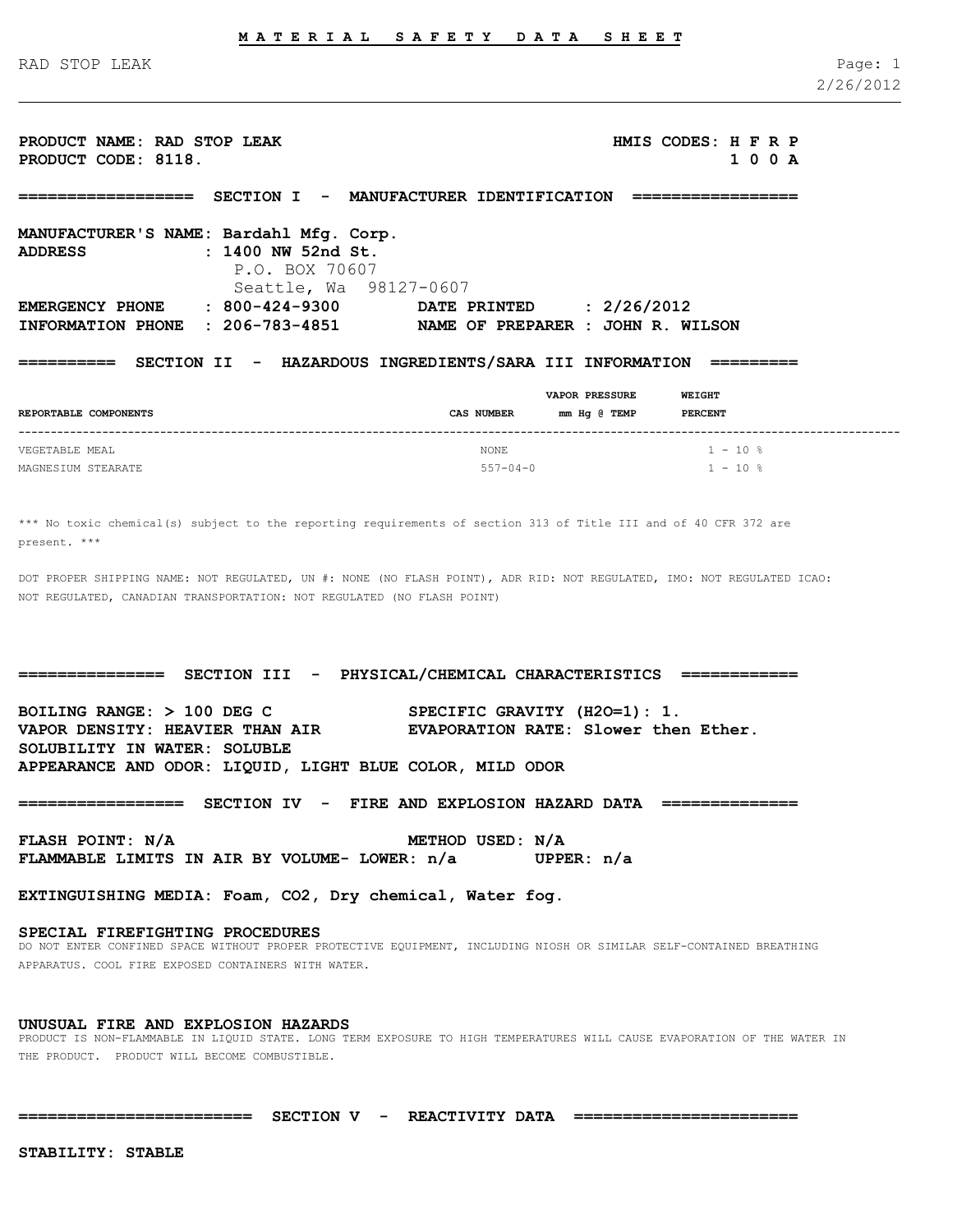# **M A T E R I A L S A F E T Y D A T A S H E E T**

RAD STOP LEAK Page: 2

# **CONDITIONS TO AVOID**

STRONG OXIDIZING AGENTS SUCH AS: HYDROGEN PEROXIDE, CHROMIC ACID AND BROMINE.

# **INCOMPATIBILITY (MATERIALS TO AVOID)**

N/A

#### **HAZARDOUS DECOMPOSITION OR BYPRODUCTS**

IF COMBUSTION OCCURS, INCOMPLETE COMBUSTION CAN PRODUCE A VARIETY OF HYDROCARBON COMPOUNDS AND OTHER HARMFUL PRODUCTS.

### **HAZARDOUS POLYMERIZATION: WILL NOT OCCUR**

N/A

**==================== SECTION VI - HEALTH HAZARD DATA =======================**

# **INHALATION HEALTH RISKS AND SYMPTOMS OF EXPOSURE**

EXPOSURE TO VAPORS OR MISTS MAY CAUSE PULMONARY IRRITATION, DIZZINESS AND NAUSEA.

#### **SKIN AND EYE CONTACT HEALTH RISKS AND SYMPTOMS OF EXPOSURE**

PRODUCT IS NOT EXPECTED TO BE A PRIMARY SKIN IRRITANT. REPEATED OR EXTENDED EXPOSURE MAY CAUSE IRRITATION. PRODUCT WILL CAUSE IRRITATION TO EYES, INCLUDING TEARRING, REDDNESS AND BLURRING OF VISION.

**SKIN ABSORPTION HEALTH RISKS AND SYMPTOMS OF EXPOSURE** N/A

# **INGESTION HEALTH RISKS AND SYMPTOMS OF EXPOSURE**

INGESTION CAN CAUSE GASTROINTESTINAL IRRITATION, NAUSEA AND VOMITING. ESTIMATED LD 50 ORAL (RATS) GREATER THAN 5000 MG PER KG.

# **HEALTH HAZARDS (ACUTE AND CHRONIC)**

PROLONGED SKIN CONTACT MAY CAUSE IRRITATION. INHALATION OF MISTS OR VAPORS MAY CAUSE PULMONARY IRRITATION. INGESTION CAN CAUSE GASTRONINTESTINAL IRRITATION NAUSEA, AND VOMITING. EYE CONTACT WILL CAUSE IRRITATION.

# **CARCINOGENICITY: NTP CARCINOGEN: No IARC MONOGRAPHS: No OSHA REGULATED:**

No

N/A

# **MEDICAL CONDITIONS GENERALLY AGGRAVATED BY EXPOSURE**

N/A

# **EMERGENCY AND FIRST AID PROCEDURES**

EYE CONTACT: FLUSH EYES WITH WATER FOR 15 MINUTES, DUE TO SOILDS CONTENT OF PRODUCT COMPLETE FLUSHING MAY BE DIFFICULT. CONSULT PHYSICIAN IF IRRITATION PERSISTS. SKIN CONTACT: WASH WITH SOAP AND WATER. IF PRODUCT IS INGESTED CONSULT A PHY SICIAN IMMEDIATELY. DO NOT INDUSCE VOMITING. INHALATION SHOULD NOT NORMALLY BE A PROBLEM, REMOVE PERSON TO FRESH AIR PERFORM ARTIFICAL RESPIRATION IF NECESSARY.

# **=========== SECTION VII - PRECAUTIONS FOR SAFE HANDLING AND USE ============**

# **STEPS TO BE TAKEN IN CASE MATERIAL IS RELEASED OR SPILLED**

TRANSFER BULK MATERIAL INTO ANOTHER CONTAINER. ABSORB REMAINING MATERIAL WITH PROPER ABSORBENTS SUCH AS SAND, EARTH, OR VERMICULITE. COLLECT AND DISPOSE OF ABSORBENT IN ACCORDANCE WITH LOCAL, STATE AND FEDERAL REGULATIONS.